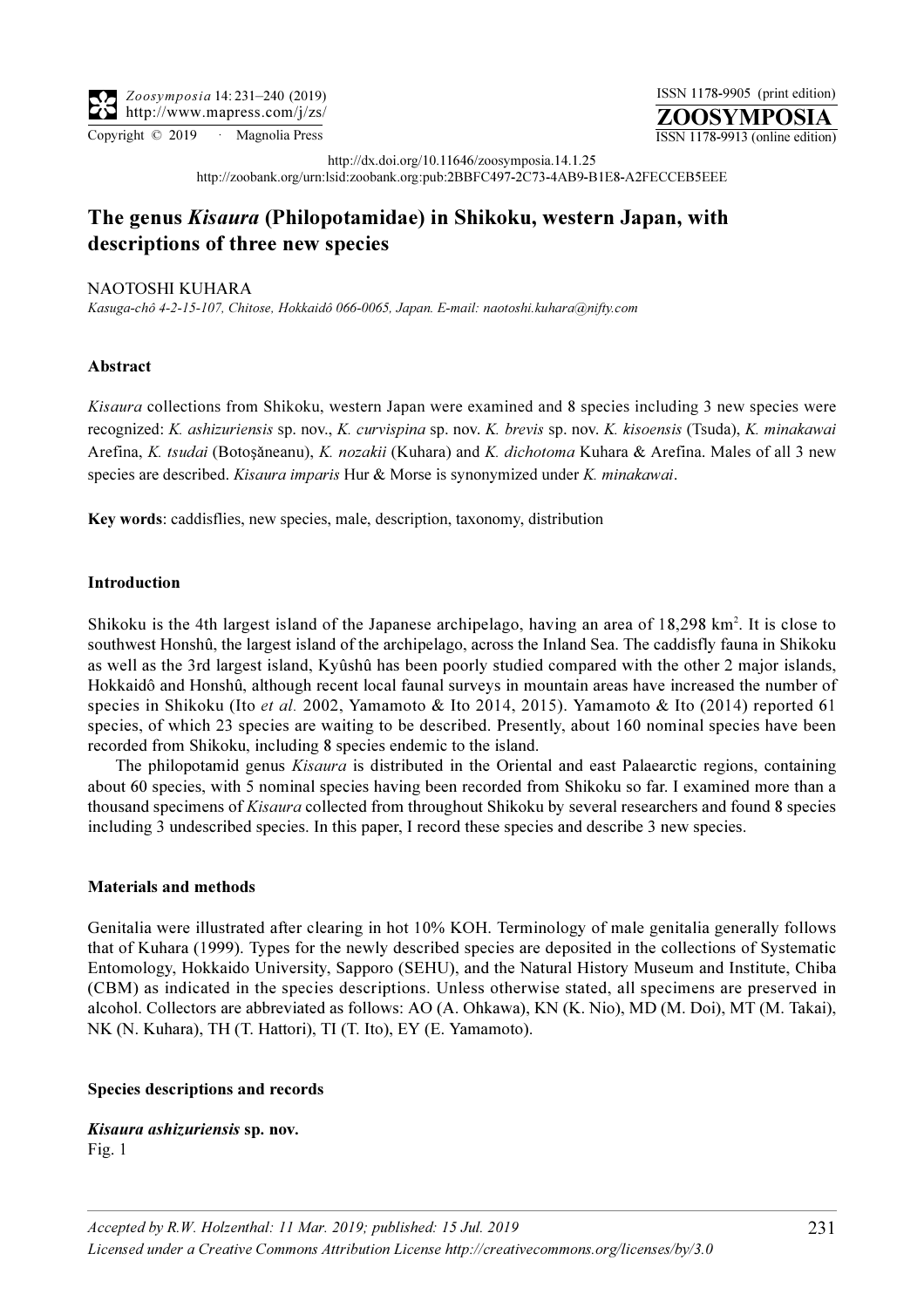Adults. Forewing length, male  $5.6-6.6$  mm (mean  $= 6.0$  mm, n  $= 14$ ). Color (in alcohol): vertex of head and thorax dark brown; antennae dark brown with light annulation; forewings light brown with light vague spots; hindwings light brown. Wing venation: forewings with apical forks I, II, III, IV and V; hindwings with apical forks I, II, III and V (Fig. 1A, B).



FIGURE 1. Kisaura ashizuriensis sp. nov. (type locality; C–E, holotype). A, forewing; B, hindwing; C–G, male genitalia. C, lateral; D, dorsal; E, ventral; F, phallus, lateral, G. same, ventral.

Male genitalia (Fig. 1C–G). Segment IX slightly longer than tall; anteroventral margin widely and deeply excised. Tergum X membranous, elongate triangular in dorsal aspect. Preanal appendages short, knoblike, constricting subbasally, with round apex. Spiniform processes branched basally; mesal branch swordlike, very long, curved ventrad in lateral aspect, protruding far beyond tergum X and reaching midpoint of terminal segment of inferior appendage; lateral process filiform, somewhat shorter than mesal branch; each branch with sclerotized black spine apically. Basal segment of inferior appendages as long as tall, with welldeveloped subtriangular posteroventral expansions bearing several long setae apically; with well developed,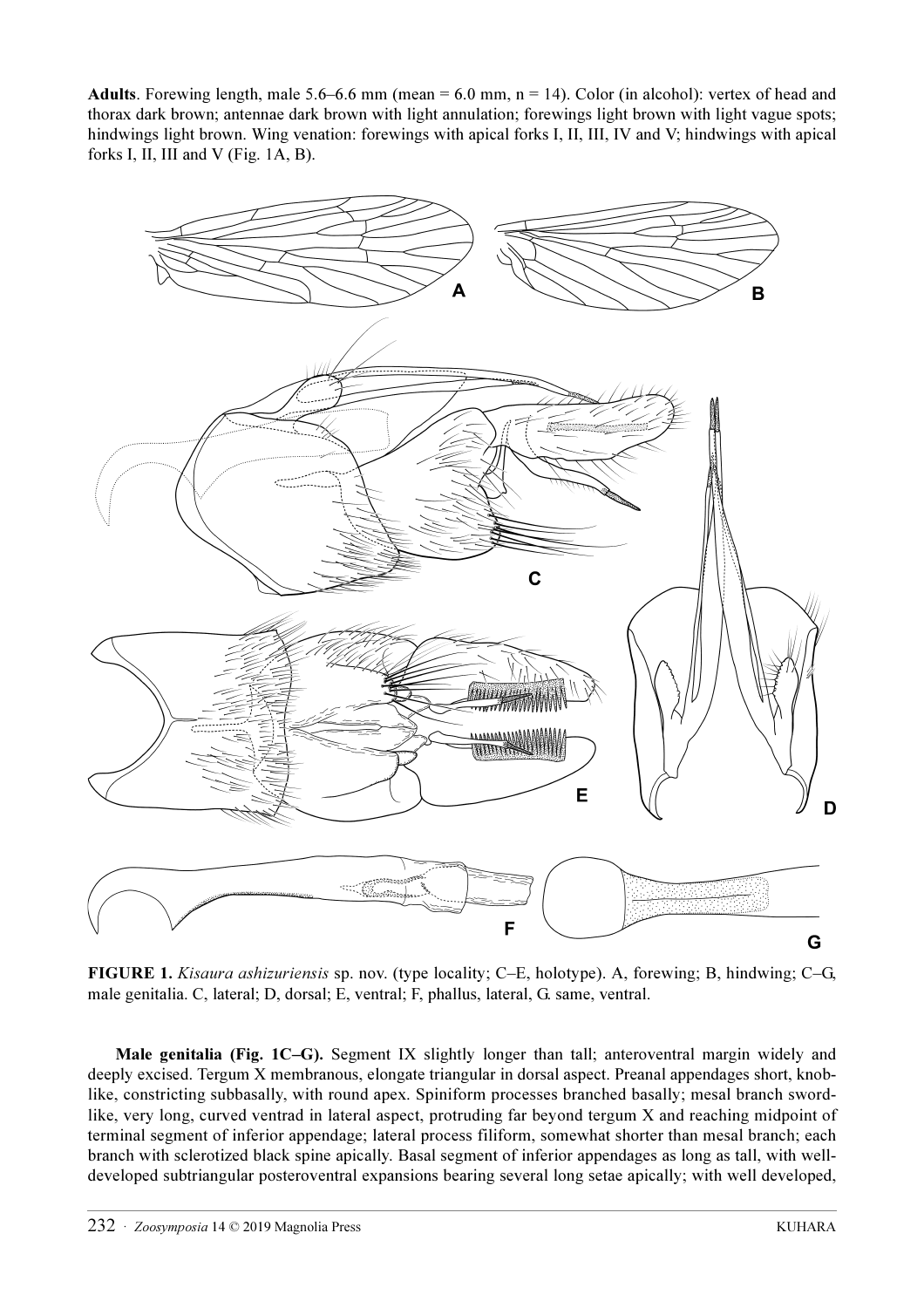sclerotized articulation process emerging from posterior surface near base of expansion, strongly bent upward subbasally, with acute apex. Terminal segment of inferior appendages slightly longer than basal segment, in lateral aspect somewhat broader and nearly parallel sided in basal half, then tapering to round apex, in ventral aspect gently tapering to round apex; basoventral sclerotized process emerging from dorsal edge near base, directed ventrad at first, gently curved posterad in basal half, then slightly curved ventrad subapically, each with thick black spine apically; comb of black sclerotized teeth short, lacking on basal 1/3 of segment, nearly straight in ventral aspect. Phallus consists of phallotheca and invaginated endotheca; phallotheca broad-based, semi-membranous, sclerotized ventrobasally; endotheca including small, weakly sclerotized armatures.

Holotype male: SHIKOKU, Kôchi, Tosashimizu-shi, Ashizuri-misaki, Ôto, stream, 32.73º N, 133.00º E, 20–21.v.1999, AO & TI (SEHU).

Paratypes: SHIKOKU: Kôchi: 5 males, same data as the holotype (SEHU); 4 males, Tosashimizu-shi, Ashizuri-misaki, Akabae, stream, 32.74º N, 133.01º E, 21.v.1999, AO & TI (CBM).

Other specimens examined. SHIKOKU: Kôchi: 3 males, same data as the holotype; 2 males, Tosashimizu-shi, Ashizuri-misaki, Akabae, stream, 21.v.1999, AO & TI;

Remarks. This species shares the two branched spiniform processes and basoventral processes of the terminal segment of inferior appendages with K. dichotoma Kuhara & Arefina 2004. Both characteristics are unique in the genus, suggesting that they are closely related. It can be distinguished from K. dichotoma by the shape of the inferior appendages; the basal segment is as long as tall in this species but longer than tall in K. dichotoma and the terminal segment in lateral aspect is nearly parallel sided in basal half in the former but tapering entirely in the latter.

Etymology. The specific epithet, ashizuriensis, was named after the type locality in Shikoku, Japan.

Distribution. This species has been found only in the type locality and a nearby site, in southwestern part of Shikoku. This and the closely related K. dichotoma may exhibit allopatric distribution (see Fig. 4).

## Kisaura curvispina sp. nov.

Fig. 2

Adults. Forewing length, male  $4.8-5.9$  mm (mean = 5.4 mm, n = 13). Color as in K. *ashizuriensis* sp. nov. Wing venation: forewings with apical folks II, III, IV and V; hindwings with apical forks II, III and V (Fig. 2A, B).

Male genitalia (Fig. 2C–G). Segment IX more than 1.5 times as long as tall, anterodorsal corners developed, forming acute angle in lateral aspect; anteroventral margin deeply excised mesally; posterodorsal corners subangulate in lateral aspect. Tergum X long, membranous, gently tapering to apex in lateral and dorsal aspect. Preanal appendages elongate, finger-like, slightly broader subapically with round apex in lateral aspect, weakly curved outward in dorsal aspect. Spiniform processes directed anterodorsad at first, strongly curved mesad subbasally and then directed posterad, weakly curved ventrad subapically, extending beyond tergum X and reaching inferior appendage terminal segment, each with black spine apically. Basal segment of inferior appendages suboval in lateral aspect, with short articulation process, directed posterodorsad. Terminal segment of inferior appendages slightly shorter than basal segment, nearly parallel sided with slightly broader base in lateral aspect; comb of black sclerotized teeth entirely curved inward. Phallus consists of phallotheca and invaginated endotheca; phallotheca short, 3–4 times as long as tall, broad-based, semi-membranous; endotheca including weakly sclerotized armatures.

Holotype male: SHIKOKU, Ehime, Uchiko-chô, Odamiyama-keikoku, small stream nr. Miyama-sô, 33.53º N, 132.89º E, 29.vi.2000, EY (SEHU).

Paratypes: SHIKOKU: Ehime: 9 males, same data as the holotype (SEHU); 10 males, type locality, 23.vi.2000, EY (CBM); 6 males, type locality, 8.vii.2000, EY (SEHU). Kôchi: 13 males, Tosashimizu-shi, Ashizuri-misaki, Ôto, stream, 32.73º N, 133.00º E, 20–21.v.1999, AO & TI.

Other specimens examined. SHIKOKU: Ehime: 1 male, Kumakôgen-chô, Izugatani-yama, 21– 31.viii.2012, TI; 1 male, ibid., 11–15.vii.2013, EY; 1 male, Kumakôgen-chô, Yurano-no-mori, 20.vi.2007, EY; 5 males, ibid., 30.vi.2007, EY; 1 male, Uchiko-chô, Odamiyama, Namakusadani, el. 1200 m, 27.viii.2000, EY; 1 male, ibid., 2.ix.2000, EY; 2 males, ibid., 8.ix.2000, EY; 8 males, type locality, 23.vi.2000, EY; 1 male, ibid., 29.vi.2000, EY; 1 male, ibid., 16.vii.2000, EY; 1 male, ibid., 8.viii.2000, EY; 2 males, ibid., 15.viii.2000, EY; 1 male, ibid., 16.viii.2000, EY; 1 male, ibid., 21.viii.2000, EY; 1 male, ibid., 27.viii.2000, EY; 1 male, ibid., 2.ix.2000, EY; 1 male, ibid., 17.ix.2000, EY; 1 male, ibid., 1.x.2000, EY; 2 males, Uchiko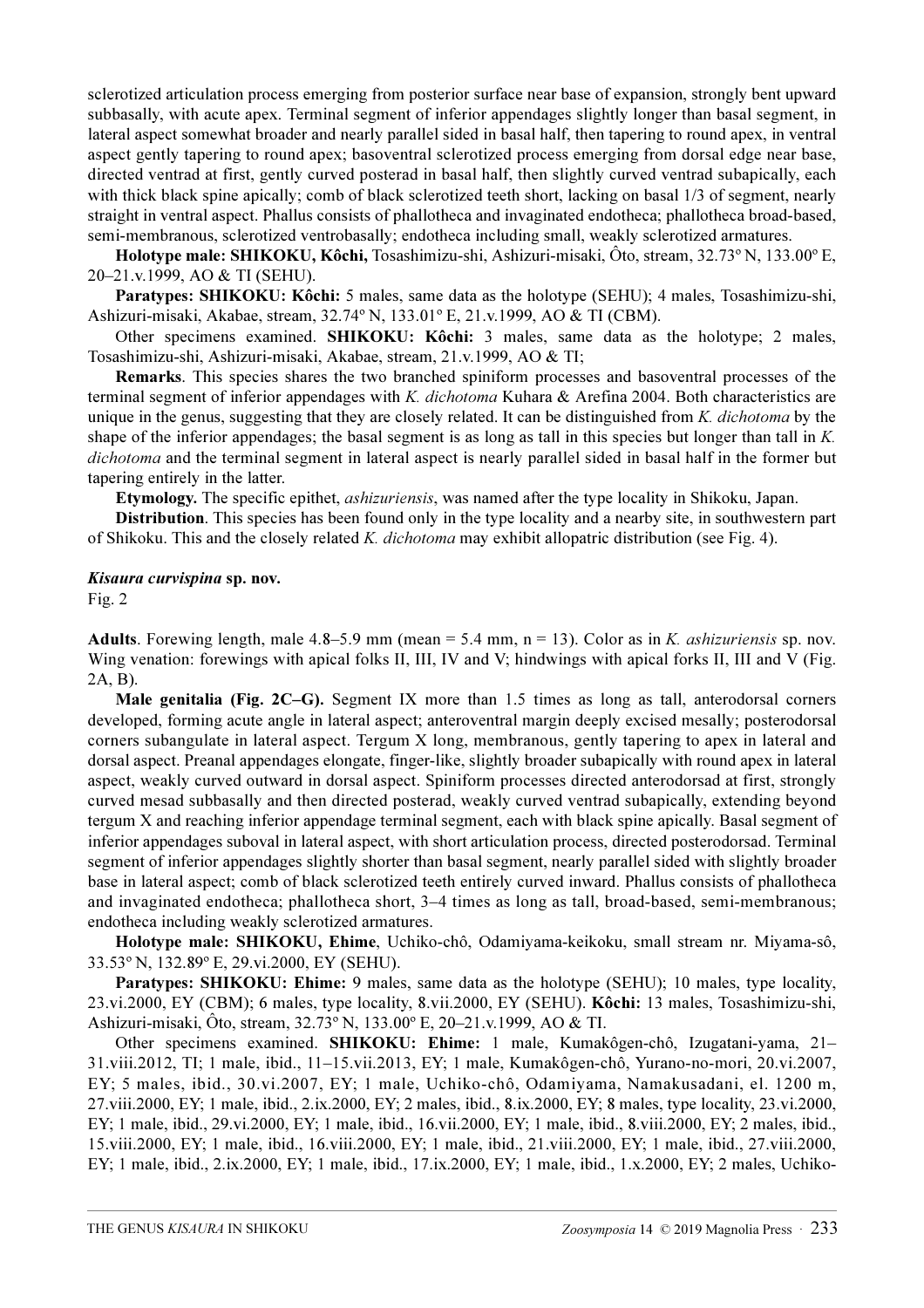chô, Miyanotani, small stream, 5.vi.2000, EY; 1 male, ibid., 11.vi.2000, EY; 1 male, ibid., 18.vi.2000, EY. Kôchi: 2 males, Ino-chô, Teragawa, 1.vii.1995, K. Konishi et al.; 1 male, ibid., 21.v.2006, MT; 1 male, Inochô, Teragawa, Shirainotani, 20.vi.2006, MT; 3 males, Kami-shi, Befu-kyô, Shiragatanigawa, el. 1260 m, 13.viii.2004, KN; 1 male, Kami-shi, Nishikuma, 9.vii.2000, I. Yamashita; 2 males, Kôchi-shi, Tosayama, nr. Akaraki-tôge, el. 700 m, 21.v.2008, MT & TI; 1 male, Tosashimizu-shi, Ashizuri-misaki, Akabae, 21.v.1999, AO & TI; 16 males, Tosashimizu-shi, Ashizuri-misaki, Ôto, 20–21.v.1999, AO & TI; 1 male, ibid., 21.v.1999,  $AO & TI$ .



FIGURE 2. Kisaura curvispina sp. nov. (type locality; C–E, holotype). A, forewing; B, hindwing; C–G, male genitalia. C, lateral; D, dorsal; E, ventral; F, phallus, lateral, G. same, ventral.

Remarks. This species shares the long segment IX and the subbasally recurved and long spiniform processes with some species in the Oriental region, in particular resembling K. longaria Mey 1996, K. filiformis Mey 1996 and K. fansipana Oláh & Malicky 2010 described from Vietnam and K. alveiformis Sun 2007 described from China. It can be distinguished from the latter 4 species by the spiniform processes that are longer than the tergum X and weakly curved ventrad subapically

Etymology. From the Latin curvispinus ("bearing curved spines"), in allusion to the curved spiniform process.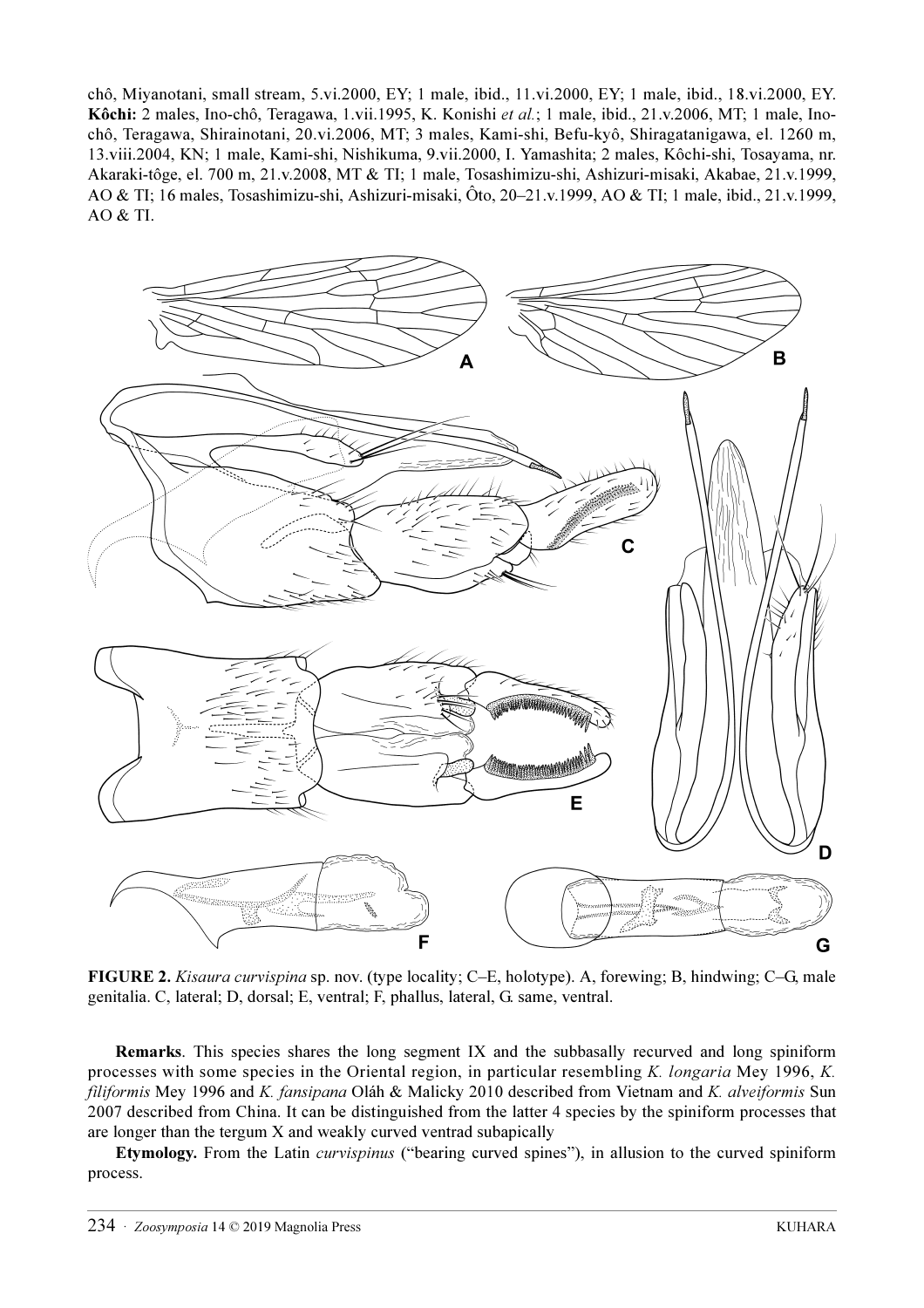#### Kisaura brevis sp. nov.

Fig. 3

Adults. Forewing length, male 5.7–6.3 mm (mean = 6.0 mm,  $n = 9$ ). Color generally as in *K. ashizuriensis* sp. nov., but forewings with diffuse marking caused by whitish and dark brown hairs. Wing venation: forewings with apical forks II, III, IV and V, sometimes with short fork I; hindwings with apical forks II, III and V (Fig. 3A–C).

Male genitalia (Fig. 3D–G). Segment IX as long as tall, anteroventral margin moderately excised mesally; posteroventral margin shallowly excised. Tergum X membranous, in dorsal aspect quadrate in basal 1/3 and narrow triangular in apical 2/3, cleft apicomesally. Preanal appendages knob-like, often broadest near midlength in lateral aspect, somewhat directed outward in dorsal aspect. Spiniform processes slightly shorter than tergum X, thin sword-like, each with apical black spine. Basal segment of inferior appendages suboval in lateral aspect, with articulation process, directed posterodorsad. Terminal segment of inferior appendages short, as long as basal segment, nearly parallel sided in lateral aspect; comb of black sclerotized teeth curved inward near base in ventral aspect. Phallus consists of phallotheca and invaginated endotheca; phallotheca broad-based, semi-membranous; endotheca including small, weakly sclerotized armatures.

Remarks. This species is similar to K. *inflata* Sun 2007, described from Guangdong Province, China in the wing venation and the shape of segment IX, but differ from it by the sword-like spiniform processes and the preanal appendages that are broadest near midlength in lateral aspect. Among the Japanese species, it is somewhat similar to K. tsudai (Botosǎneanu 1970), K. hattorii (Kuhara 1999), K. borealis (Kuhara 1999) and K. nozakii (Kuhara 1999), but easily distinguished from the latter 4 species by the male genitalia with short terminal segment of inferior appendages and sword-like spiniform processes and both the wings lacking apical fork I (but sometimes with short fork I in forewing).

Holotype male: SHIKOKU, Ehime, Kumakôgen-chô, Yurano-no-mori, 33.64º N, 132.88º E, 31.v.2007, EY (SEHU).

Paratypes: HONSHÛ: Shizuoka: 1 male (pinned), Shizuoka-shi, Kamikôchi-zawa, el. 1000–1150 m, 35.36º N, 138.17º E 9.vi.1991, TH (SEHU); 1 male (pinned), Shizuoka-shi, Hirano, el. 350 m, 35.15º N, 138.37º E, 20.v.1990, TH (SEHU); 2 males (pinned), Shizuoka-shi, Umegashima, Minami-sawa, el. 1400 m, 35.3º N, 138.3º E 2.vi.1996, TH (SEHU). SHIKOKU: Ehime: 1 male, type locality, 10.vi.2007, EY. Kôchi: 1 male, Ino-chô, Shiraino-tani, el. 810 m, 33.76º N, 133.20º E, 23.v.2002, KN (SEHU); 1 male, Ino-chô, Teragawa, 33.75º N, 133.21º E, 21.v.2006, MT (CBM); 1 male, Tosashimizu-shi, Ashizuri-misaki, Ôto, stream, 32.73º N, 133.00º E, 21.v.1999, AO & TI (CBM).

Other specimens examined. HONSHÛ: Yamanashi: 1 male, Kajikazawa-cho, Ôyana-gawa, el. 750 m, 9.vi.1996, TH; Shizuoka: 1 male, Fujieda-shi, Kurata, Utouge-no-taki, 27.v.2007, T. Torii; 1 male, ibid., 5.v.2008, T. Torii; 1 male, Izu-shi, Sugehiki-gawa, Jizo-rindô, el. 660 m, 2.vi.2009, TI & TH; 1 male (pinned), Shizuoka-shi, Umegashima, Nigori-gawa, brooklet, el. 650 m, 9.vi.2002, TH; 2 male (pinned), Shizuoka-shi, Yokosawa, el. 550 m, 4.vi.2001, TH; 1 male, Shizuoka-shi, Yunoshima, waterfall, el. 310 m, 11.v.2001, TH; Shiga: 1 male, Kôka-shi, Tuchiyamachô-ôkawara, el. 450 m, 30.vi.2006, N. Kawase. SHIKOKU: Kôchi: 1 male, Ino-chô, Teragawa, 1.vii.1995, K. Konishi et al.; 2 males, Kôchi-shi, Tosayama, nr. Akaraki-tôge, el. 700 m, 21.v.2008, MT & TI; 1 male, Tsuno-chô, Irazu-keikoku, 5.vi.2004, MT.

Etymology. Form the Latin brevis ("short"), in reference to the short terminal segment of inferior appendages compared with the similar species in Japan mentioned in the above remarks.

Distribution. Japan (Honshû, Shikoku).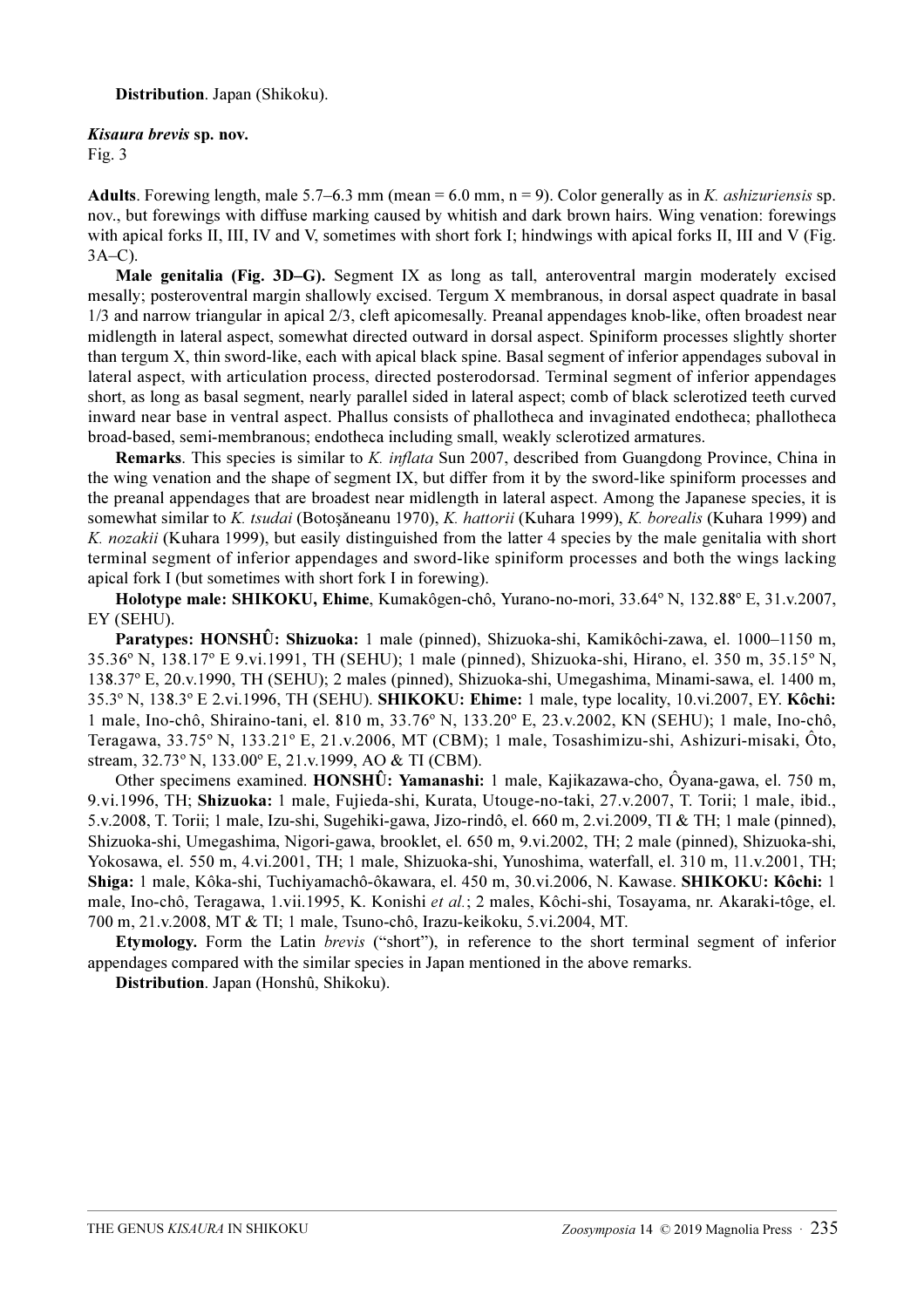

FIGURE 3. Kisaura brevis sp. nov. (A, C, F, Shikoku, Kôchi, Tsuno-chô; B, Shikoku, Kôchi, Ino-chô; D-F, holotype). A, B, forewing; C, hindwing; D–G, male genitalia. D, lateral; E, dorsal; F, ventral; G, phallus, lateral.

# Kisaura kisoensis (Tsuda 1939)

Dolophilodes kisoensis Tsuda 1939: 173–174, 296, figs. 1–2 (male) (Type locality: Japan, Honshû, Nagano). Sortosa (Kisaura) kisoensis: Ross 1956: 57; Kobayashi, 1980, 89, figs. 4–6. Dolophilodes (Kisaura) kisoensis: Kuhara 1999: 177–178, fig. 2. Kisaura kisoensis: Uy et al. 2019 (male, female).

Nozaki (2016) firstly recorded this species from Shikoku. See Uy et al. (2019) in this volume for a redescription of male and female and a list of specimens examined. Distribution. Japan (Hokkaidô, Honshû, Shikoku, Kyûshû, Tsushima)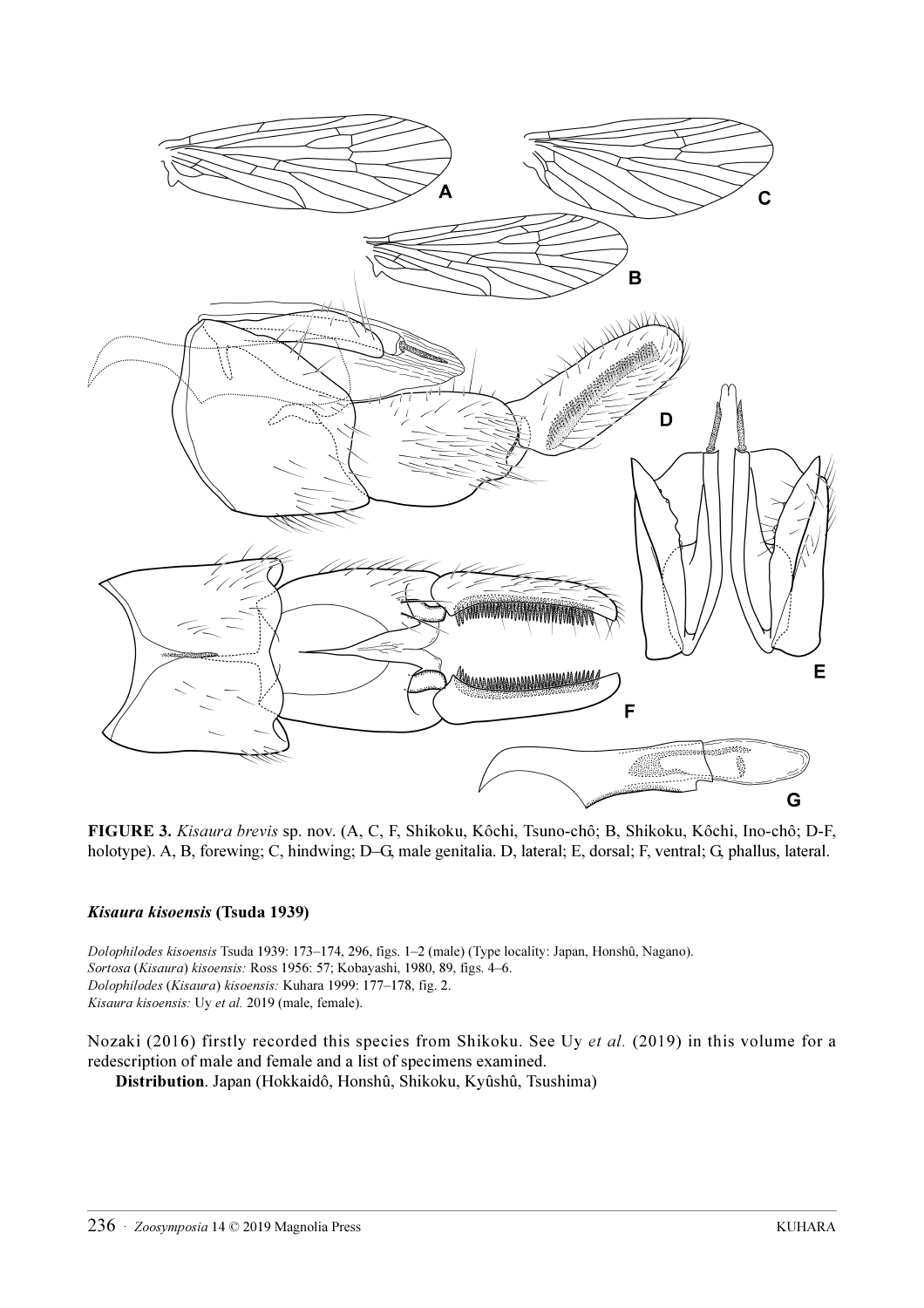

FIGURE 4. Collection sites of K. brevis in Japan and Kisaura spp. in Shikoku.

# Kisaura minakawai Arefina 2005

Kisaura minakawai Arefina 2005, in Arefina & Armitage 2005: 16, figs. 1–2 (male, female) (Type locality: Russia, Sakhalin). Kisaura imparis Hur & Morse, 2006: 217–219, Figs. 1–4 (male) (Type locality: Japan, Honshû, Nara). New synonymy.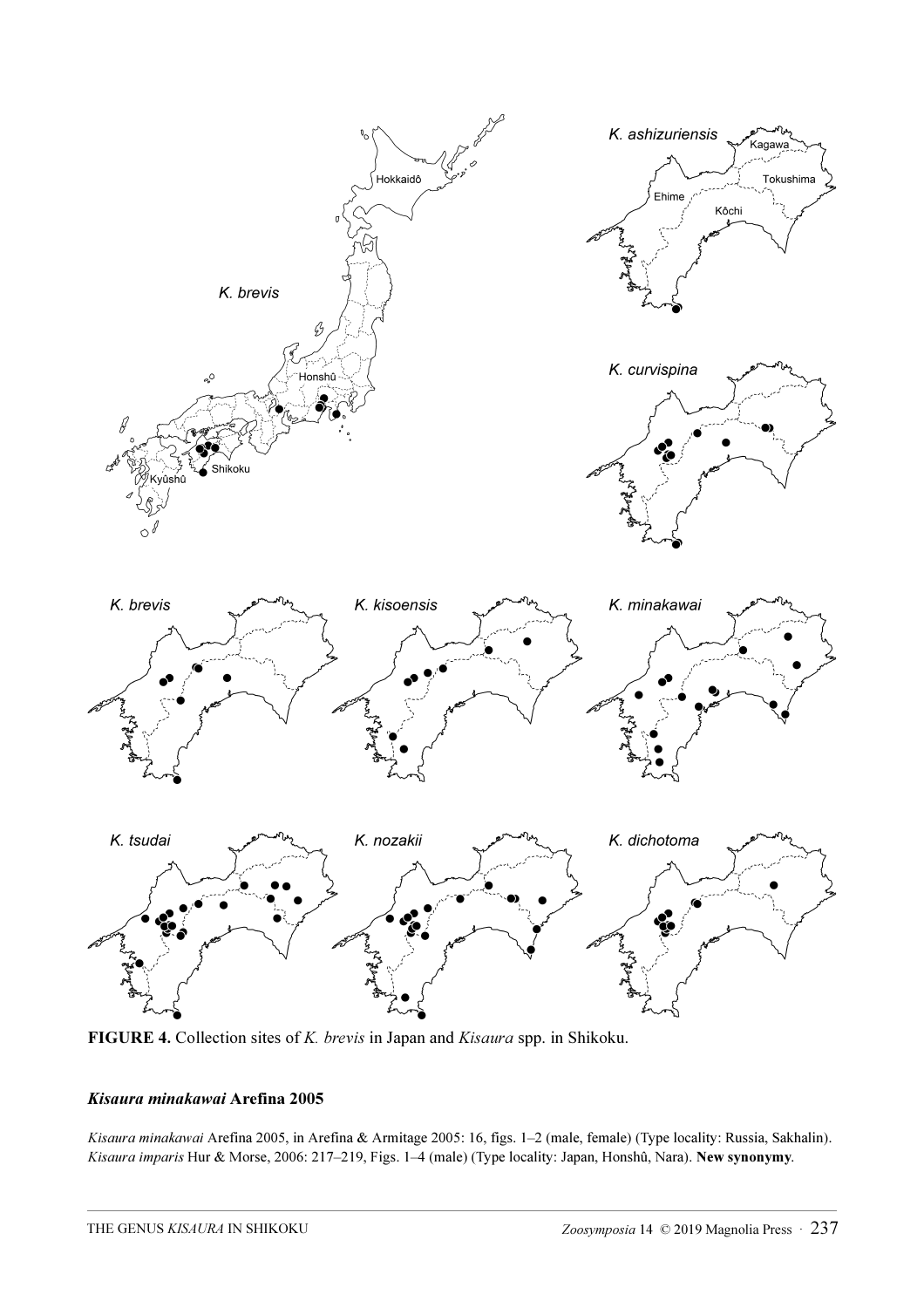This species was originally described from Sakhalin (Arefina & Armitage 2005) and thereafter has been recorded from various localities in Honshû, Hokkaidô and Shikoku (e.g., Torii & Hattori 2006, Ito et al. 2010, Yamamoto & Ito 2016). The male genitalia of *Kisaura imparis* Hur & Morse 2006 described from Honshû is essentially identical to that of this species judging from the original description. Thus I conclude K. imparis is a junior subjective synonym of K. minakawai.

Additional specimens examined. SHIKOKU: Tokushima: 5 males, 1 female, Miyoshi-shi, Yamashirochô-Awayama, 15.ix.2006, NK; 1 male, Naka-chô, Shiraishi, Ichiu, 11.v.2004, KN; 9 males, 1 female, Yoshinogawa-shi, Yamakawachô, v.1993, T. Murakami. Ehime: 1 male, Kumakôgen-chô, Yuranono-mori, 10.viii.2007, EY; 1 male, Ôzu-shi, Shima-dam, 7.x.2000, S. Tsukaguchi. Kôchi: 1 male, Ino-chô, Kada, 12.v.2002, KN; 1 male, Ino-chô, Yananosehonmura, Niyodo-gawa, el. 34 m, 27.v.2004, KN; 1 male, 1 female, Mihara-mura, Nakasuji-dam, 23.ix.2005, T. Befu; 1 male, Muroto-shi, Sakihama-gawa, upper stream, 29.iv.2004, MT; 4 males, Nahari-chô, 16.vi.1996, H. Nishimoto; 2 males, Nishitosa-mura, Shimanto-gawa, el. 50 m, 22.ix.2002, TH; 2 males, Niyodogawa-chô, Torigata-yama, 24–26.vii.2001, N. Kawase; 1 male, Sukumo-shi, Icchûbara, 22.ix.2001, MT; 9 males, ibid., 30.iv–2.v.2004, MT; 5 males, 4 females, Susaki-shi, Kamibun, 8.v.2004, MT.

# Kisaura tsudai (Botoşǎneanu 1970)

Dolophilodes (Kisaura) tsudai Botoşǎneanu 1970: 294–295, pl. 17 (male) (Type locality: Japan, Honshû, Nagano); Kuhara 1999, 175–177 (male).

Yamamoto & Ito (2014, 2016) recorded this species from Shikoku.

Additional specimens examined. SHIKOKU: Tokushima: 1 male, Mima-shi, Kiyadaira, Nakaoyama, 15.ix.2006, NK; 5 males, Miyoshi-shi, Yamashirochô-awayama, 15.ix.2006, NK; 2 males, Naka-chô, Kônosekyo, 6.v.2009, T. Torii; 2 males, Tsurugi-chô, Ichiu, Kuwadaira, el. 880 m, 25.ix.2002, TH; 1 male, Tsurugichô, Ichiu, Tsurugi-san, el. 1400 m, 15.ix.2006, NK. Ehime: 2 males, Kumakôgen-chô, Omogo, Teppôishigawa, 22.v.1999, AO & TI; 2 males, Kumakôgen-chô, Wakayama, 9.vi.2011, T. Nozaki & KN; 34 males, Kumakôgen-chô, Yurano-no-mori, 21.v-20.ix.2007, EY; 39 males, Seiyo-shi, Nomurachô, Koyayama, 18.v– 18.ix.2000, EY & MD; 6 males, Uchiko-chô, Ishidatami, 30.iv–30.v.2000, EY; 1 male, Uchiko-chô, Kasatoriyama, el. 1450 m, 6–10.vi.2013, EY; 3 males, Uchiko-chô, Odamiyama, 28.v.1994, R. B. Kuranishi; 2 males, Uchiko-chô, Odamiyama, Fuchikubi, 27.v.1994, EY; 10 males, Uchiko-chô, Odamiyama, Hondani, el. 990 m, 19.v–10.vi.2000, EY; 2 males, Uchiko-chô, Odamiyama, Namakusadani, el. 1200 m, 26.vii.1998, EY & MD; 127 males, ibid., 13.v–22.x.2000, EY; 2 males, Uchiko-chô, Odamiyama, Sen'nen-no-mori, 11–20.v.2010, EY.; 81 males, Uchiko-chô, Odamiyama-keikoku, small stream nr. Miyama-sô, 11.vi–22.x.2000, EY; 33 males, ibid., 10.v–10.vi.2001, EY; 54 males, Uchiko-chô, Miyanotani, small stream, 6.v–26.x.2000, EY; 1 male, Uwajima-shi, Nametoko-keikoku, el. 400–600 m, 23.ix.2002, TH. Kôchi: 27 males, Ino-chô, Nanokawa, 23.v.1999, AO & TI; 7 males, Ino-chô, Teragawa, 21.v.2006, MT; 3 males, Kami-shi, Befu-kyô, Shiragatanigawa, el. 1260 m, 13.viii.2004, KN; 1 male, Kônan-shi, Yasuchô-kunimitsu, Yasu-gawa, el. 230 m, 25.iv.2004, KN; 1 male, Niyodogawa-chô, Torigata-yama, 24–26.vii.2001, N. Kawase; 3 males, Tosa-chô, Sedogawa-keikoku, el. 1160–1190 m, 27.v.2004, KN; 1 male, Tosashimizu-shi, Ashizuri-misaki, Ôto, 20- 21.v.1999, AO & TI; 5 males, Tsuno-chô, Irazu-yama, Shimanto-genryû, 8.v.2004, MT; 2 males, Tsuno-chô, Tengu-shinrin-kôen, 22.v.2004, MT; 4 males, ibid., 2.x.2004, MT; 1 male, ibid., 21.v.2005, MT; 1 male, Umaji-mura, Nahari-gawa, Nishikawa-keikoku, el. 460 m, 24.iv.2004, KN.

#### Kisaura nozakii (Kuhara 1999)

Dolophilodes (Kisaura) nozakii Kuhara 1999: 180–181, fig. 4 (male) (Type locality: Japan, Honshû, Kanagawa).

Yamamoto and Ito (2014) firstly recorded this species from Shikoku.

Additional specimens examined. SHIKOKU: Tokushima: 3 males, Miyoshi-shi, Yamashirochô-Awayama, 15.ix.2006, NK; 1 male, Naka-chô, Kônose-kyo, 6.v.2009, T. Torii. Ehime: 1 male, Kumakôgenchô, Omogo, Kanmon, small stream, 23.v.1999, AO & TI; 5 males, Kumakôgen-chô, Omogo, Tsuchigoya, 2.viii.2002, I. Yamashita; 1 male, Kumakôgen-chô, Yurano-no-mori, 10.ix.2007, EY; 1 male, Seiyo-shi, Nomura-chô, Koyayama, 29.vii.2000, EY & MD; 1 male, Uchiko-chô, Odamiyama, Namakusadani, el. 1200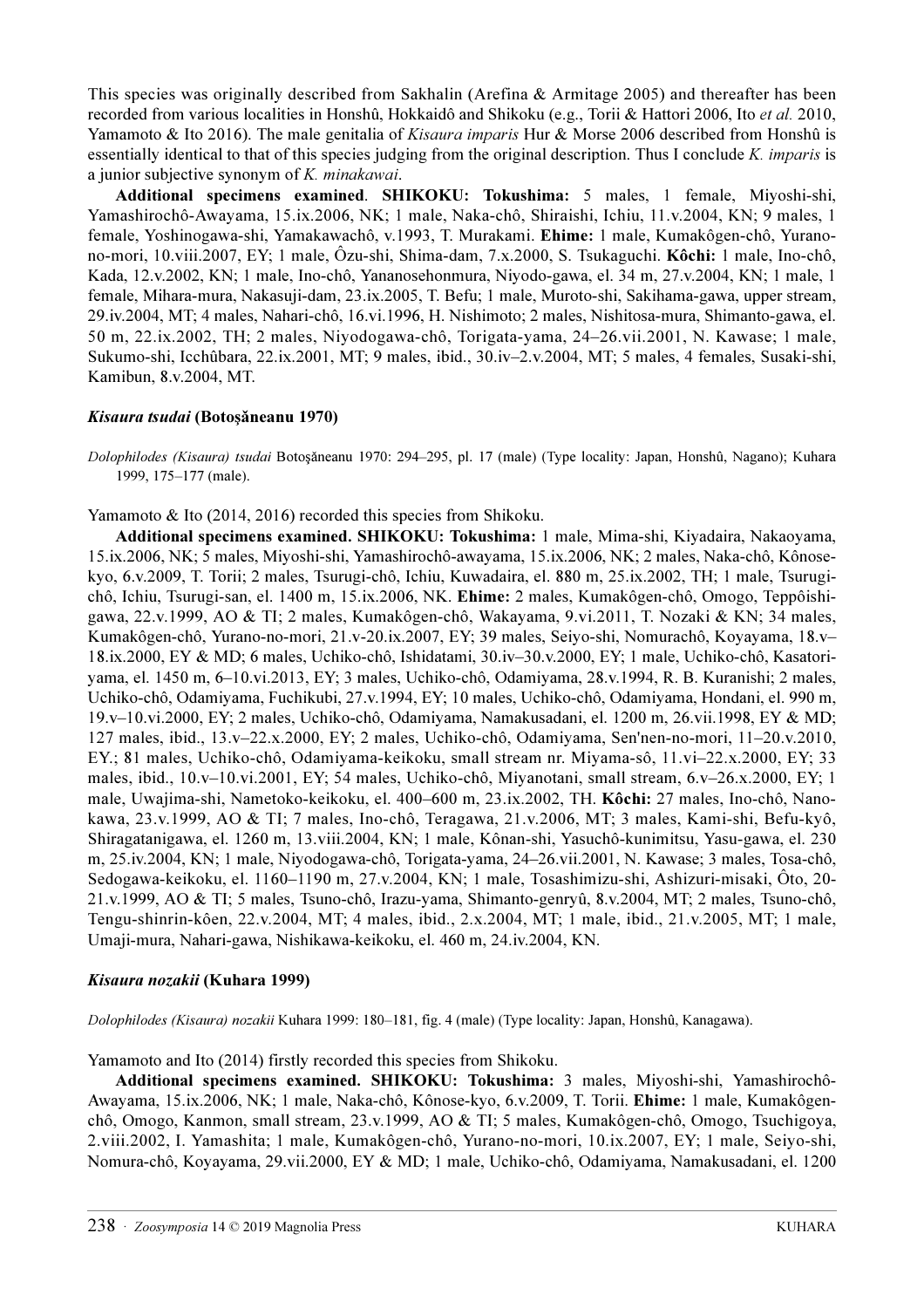m, 4.vii.1998, EY; 5 males, ibid., 14–26.vii.1998, EY & MD; 89 males, ibid., 8.vii–17.ix.2000, EY; 8 males, Uchiko-chô, Odamiyama-keikoku, small stream nr. Miyama-sô, 16.viii–24.ix.2000, EY; 20 males, Uchikochô, Miyanotani, small stream, 5.vi–26.x.2000, EY; 1 male, Kami-shi, Befu-kyô, 28.v.2004, MT; 1 male, ibid., 27.viii.2005, MT; 2 males, Kami-shi, Nishikuma-keikoku, 21.viii.2004, MT; 1 male, Mihara-mura, Nakasuji-dam, 24.ix.2005, MT; 1 male, Muroto-shi, Sakihamachô, Sakihama-gawa, 29.iv.2004, MT; 1 male, Ôkawa-mura, Asatani, el. 500 m, 24.ix.2002, TH; 1 male, Tôyô-chô, None, Becchaku, 3.v.2002, MT; 1 male, Tosashimizu-shi, Ashizuri-misaki, Ôto, 20–21.v.1999, AO & TI; 1 male, Tsuno-chô, Irazu-keikoku, 5.vi.2004, MT.

## Kisaura dichotoma Kuhara & Arefina 2004

Kisaura dichotoma Kuhara & Arefina 2004: 81–83, figs. 1–3 (male, female) (type locality: Japan, Hokkaidô, Oshima).

This species described from throughout the Japanese archipelago including Shikoku, with Hokkaidô as the type locality (Kuhara & Arefina 2004). Yamamoto & Ito (2014) also recorded this species from Shikoku.

Additional specimens examined. SHIKOKU: Ehime: 37 males, 9 females, Kumakôgen-chô, Yuranono-mori, 10.vi-10.viii.2007, EY; 1 male, 1 female, Uchiko-chô, Kasatori-yama, el. 1450 m, 6-15.viii.2013, EY. Kôchi: 1 male, Ino-chô, Yosakoi-tôge, 7.vii.2001, MT.

#### Acknowledgements

I would especially like to acknowledge D. Ruiter, who reviewed and improved the manuscript. I also thank the following persons who have providing many valuable specimens: E. Yamamoto, M. Doi, M. Takai, K. Nio, T. Ito, A. Ohkawa, T. Hattori, K. Konishi, T. Nozaki, N. Kawase, H. Nishimoto, R.B. Kuranishi, T. Torii and N. Kawase.

#### References

- Arefina, T.I. & Armitage, B.J. (2005) New findings of caddisflies (Insecta: Trichoptera) from Sakhalin Island. In: Tanida, K. & Rossiter, A. (Eds.), Proceedings of the 11th International Symposium on Trichoptera. Tokai University Press, Kanagawa, Japan, pp. 15–24.
- Botosǎneanu, R.J. (1970) Trichopteres de la République Démocratique-populaire de la Corée. Annales Zoologici, Warszawa, 27, 275–359.
- Hur, J.M. & Morse, J.C. (2006) Two new species of caddisflies from East Asia (Trichoptera: Philopotamidae, Psychomyiidae). Insect Science, 13, 217–220.
	- https://doi.org/10.1111/j.1744-7917.2006.00085.x
- Ito, T., Kuhara, N., Hattori, T. & Ohkawa, A. (2010) Caddisfly (Trichoptera) fauna of Oshima Peninsula, Hokkaido, northern Japan Biology of Inland Waters, 25, 51–85. [In Japanese with English abstract]
- Ito, T., Yamamoto, E, Doi, M. & Ohkawa, A. (2002) The family Lepidostomatidae and the genus *Palaeagapetus* of the family Hydroptilidae in Shikoku, western Japan. Hyōgo Freshwater Biology, 54, 21–40. [In Japanese with English abstract]
- Kobayashi, M. (1980) A revision of the family Philopotamidae from Japan (Trichoptera: Insecta). Bulletin of the Kanagawa prefectural Museum (Natural Science), 12, 85–104 + pls. 1–8.
- Kuhara, N. (1999) Notes on the subgenus *Kisaura* of the genus *Dolophilodes* (Trichoptera: Philopotamidae) in Japan, with description of three new species. In: Malicky, H. (Ed.), Proceedings of the 9th International Symposium on Trichoptera. Faculty of Science, Chiang Mai University, Thailand, pp. 175–184.
- Kuhara, N. & Arefina, T.I. (2004) A new species of the genus *Kisaura* (Trichoptera: Philopotamidae) from the east Palaearctic. In: Takahashi, H. and Ôhara, M. (Eds.), Biodiversity and Biogeography of the Kuril Islands and Sakhalin, Vol. 1 [\(Bulletin](http://eprints.lib.hokudai.ac.jp/dspace/handle/2115/34682) [of the Hokkaido University Museum](http://eprints.lib.hokudai.ac.jp/dspace/handle/2115/34682), no. 2), pp. 81–84. Available from: <http://hdl.handle.net/2115/47795> (accessed 25 March 2019)
- Nozaki, T. (2016) Trichoptera. In: Maruyama, H. & Hanada, S. (Eds.) A field guide to Japanese aquatic insects: Adults of mayflies, stoneflies and caddisflies, Zenkoku Noson Kyoiku Kyokai, Tokyo, pp. 69–87, 294–410, 429–442, 449–451, 456–461. [in Japanese]